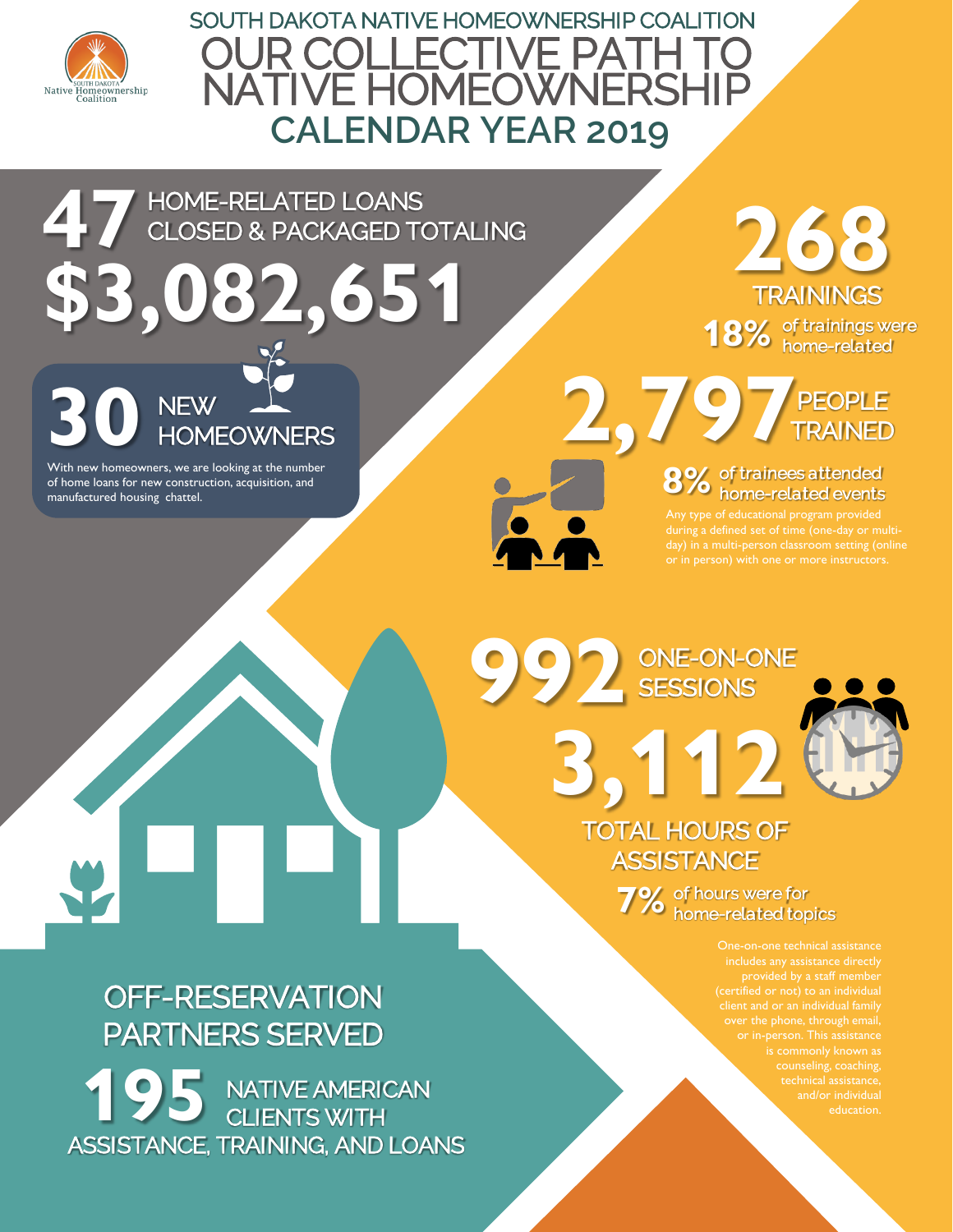





WWW.SDNATIVEHOMEOWNERSHIPCOALITION.ORG